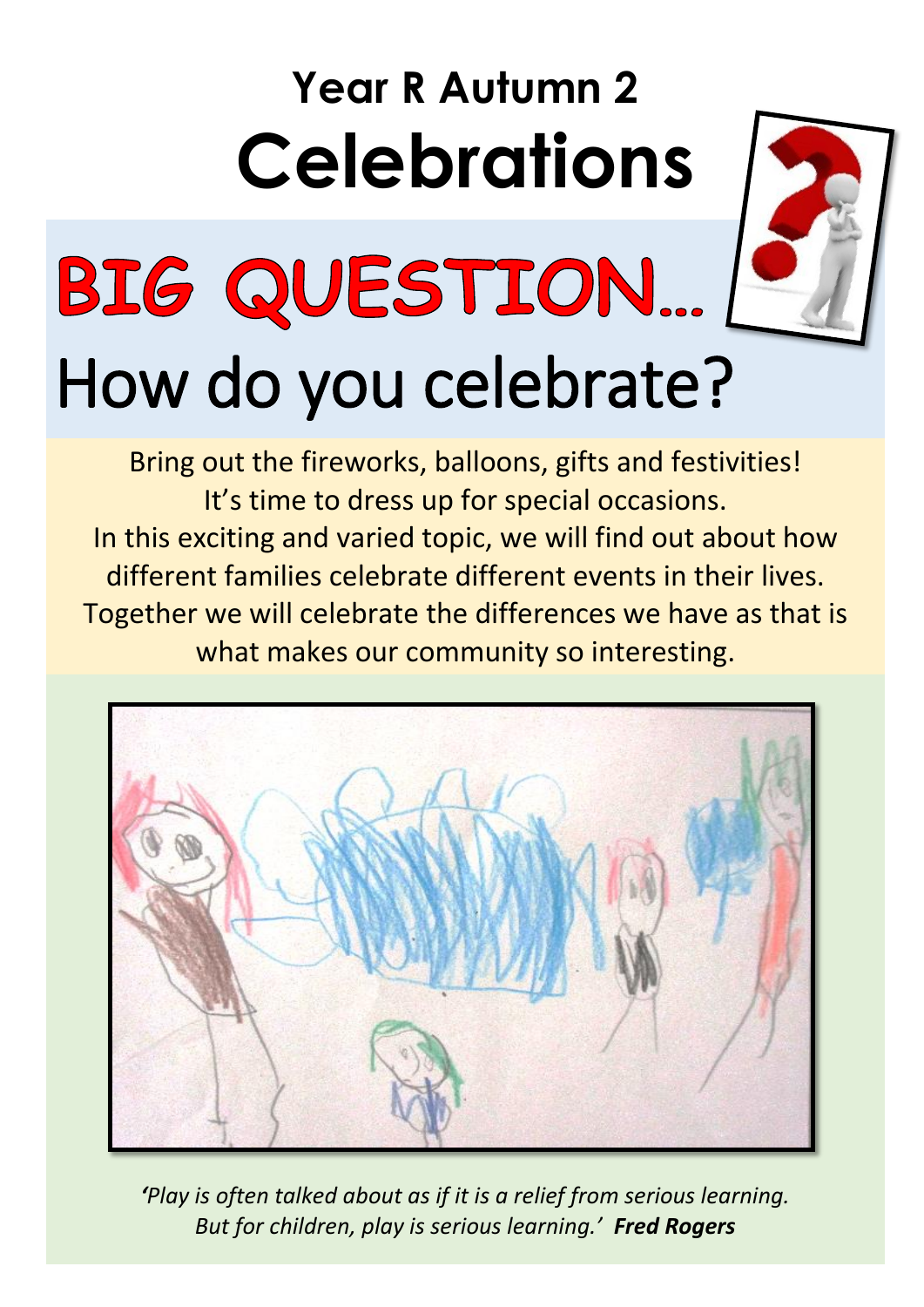#### **Characteristics of Effective Learning-**

- Active Learning (motivation): Being involved and concentrating; enjoying achieving what they set out to do; keeping on trying.
- Playing and Exploring (engagement): Being willing to have a go; finding out and exploring; playing with what they know.
- Creating and Thinking Critically (thinking): having their own ideas; making links; choosing ways to do things.

| In this topic, you can help: |                                                                                                                                                                                                                                                 |  |
|------------------------------|-------------------------------------------------------------------------------------------------------------------------------------------------------------------------------------------------------------------------------------------------|--|
| <b>Communication and</b>     | <b>Listening skills</b>                                                                                                                                                                                                                         |  |
| Language                     | Follow the link for some good ideas on how to help develop you child's listening skills.                                                                                                                                                        |  |
| • Listening and              | https://www.bbc.co.uk/cbeebies/curations/sarah-and-duck-on-cbeebies-radio listen to Sarah and Duck stories together. Here<br>your child needs to listen to a story without pictures can they maintain attention and talk about the story after. |  |
| attention                    | Play I spy games e.g. I spy something beginning with Pplate you can do this looking at the pictures in the core                                                                                                                                 |  |
| · Understanding              | books we send home or looking at objects around the room. Help your child to hear the first sound of a word.                                                                                                                                    |  |
| • Speaking                   | <b>Understanding and speaking skills</b><br>Try to read a story every day to your child. Stop to talk about the pictures and discuss what is happening on each                                                                                  |  |
|                              | page. Encourage your child to ask questions about what is happening. Discuss how characters in the story might be                                                                                                                               |  |
|                              | feeling, ask why they acted as they did. Talk about where the story is set. Discuss any new words and their                                                                                                                                     |  |
|                              | meaning. Re-read stories they already know well. Re-read favourite stories but deliberately make a change e.g. to<br>the name of a character or to the ending. Can your child spot the change you have made? Encourage your child to            |  |
|                              | answer questions in sentences as they speak. Ask them lots of how and why questions to encourage thinking.                                                                                                                                      |  |
|                              | Cooking together is a great opportunity to see if they can follow instructions with you and answer questions.                                                                                                                                   |  |
| <b>Physical</b>              | https://www.youtube.com/watch?v=DrBsNhwxzgc                                                                                                                                                                                                     |  |
| <b>Development</b>           | Make playdough at home and practice squeezing and squashing it. This helps to build the muscles in the fingers for<br>pencil manipulation. Enjoy some time doing dough gym or dough disco together. See the above link for just one             |  |
| • Moving and handling        | example.                                                                                                                                                                                                                                        |  |
| • Health and self-care       | Provide opportunities for your child to climb, use monkey bars and build upper-body strength which is important                                                                                                                                 |  |
|                              | for their writing skills. Play wheelbarrow games, do crab crawls or bear crawls around the house.<br>The children have used balance bikes and pedal bikes at school now. Continue to develop these skills in the park                           |  |
|                              | asking your child to demonstrate safe cycling by giving stop, fast, slow, turn challenges whilst they are cycling.                                                                                                                              |  |
|                              | Practise sending and receiving a ball in different ways, throw, roll, kick etc.                                                                                                                                                                 |  |
|                              | Provide regular opportunities for your child to make marks on paper. Encourage vertical, horizontal and circular<br>movements. Sticking paper to the underneath of a table and encouraging children to lie on their backs to draw is            |  |
|                              | lots of fun. Provide a cave or den to encourage reluctant children to have a go.                                                                                                                                                                |  |
|                              | Provide opportunities for your child to cut and snip with scissors. Cut up old magazines to make collage pictures.                                                                                                                              |  |
|                              | Talk to children about the importance of eating healthily and drinking water throughout the day. Provide a sports<br>cap water bottle for your child to have at school. ONLY WATER should be in their bottle                                    |  |
|                              | Teach your child to toilet independently, flush after use and wash their hands thoroughly.                                                                                                                                                      |  |
| Personal, Social and         | This term we will be celebrating difference. We will consider how we all have something we are good at and that                                                                                                                                 |  |
| <b>Emotional</b>             | different people are good at different things. We will talk about how to be a kind friend and that we can be tolerant<br>of people who feel and act differently to us. We can agree to disagree. We will think about how we are all different   |  |
| <b>Development</b>           | but the same in some ways.                                                                                                                                                                                                                      |  |
| • Self-confidence and        | But Martin by June Counsel                                                                                                                                                                                                                      |  |
| self-awareness               | <b>Elmer David McKee</b>                                                                                                                                                                                                                        |  |
| • Managing feelings          | You be you Linda Kranz<br>Only one you Linda Kranz                                                                                                                                                                                              |  |
| and behaviour                | Odd dog out Rob Biddulph                                                                                                                                                                                                                        |  |
| • Making relationships       | Mine by Rachel Bright                                                                                                                                                                                                                           |  |
|                              | The Squirrels who Squabbled by Rachel Bright<br>Listening to and talking about any of these stories at home will help to cover this theme                                                                                                       |  |
|                              |                                                                                                                                                                                                                                                 |  |
| Literacy                     | Practise sound recognition with your child at home. Use flash cards to hold up the letter shape and ask your                                                                                                                                    |  |
| •Reading                     | child to tell you the sound that matches to the shape. Practise blending sounds together                                                                                                                                                        |  |
| ·Writing                     | The following clips show how we teach the sounds. Please make sure you are saying the pure sounds at<br>home, m not muh s not suh I not luh watch the clip to hear the way we say the sounds                                                    |  |
|                              | Pure Soundshttps://www.youtube.com/watch?v=VQgizwwvqNk                                                                                                                                                                                          |  |
|                              | Sound Blendinghttps://www.youtube.com/watch?v=dEzfpod5w_Q                                                                                                                                                                                       |  |
|                              | Assisted blending https://www.youtube.com/watch?v=8rejiMU6a44                                                                                                                                                                                   |  |
|                              | Blending https://www.youtube.com/watch?v= HiQQrpx7vk&list=PLKuMkw6z0qlDRIYH8ccP1LNcrJLzq2utQ<br>Practise writing the sounds as we send them home each week. This can be on the sheets we send home or with                                      |  |
|                              | chalk on the pavement in shaving foam on the table etc. whichever way engages your child with their practise is                                                                                                                                 |  |
|                              | great. You do need to sit and watch your child as they write to try to ensure the shapes are being formed correctly.                                                                                                                            |  |
|                              | Encourage your child to handle books with care and understand how to turn the pages carefully. Share books every<br>week with your child and encourage discussion.                                                                              |  |
|                              | Encourage your child to begin to make up stories of their own.                                                                                                                                                                                  |  |
|                              | Provide opportunities for your child to carry out tracing and colouring in activities to develop pencil control.                                                                                                                                |  |
|                              | Encourage your child to play write and begin to include sounds they know e.g. to write a shopping list they might<br>draw an orange and write 'O' or an apple 'a' etc. they could do this for a Christmas list a list of friends etc.           |  |
|                              |                                                                                                                                                                                                                                                 |  |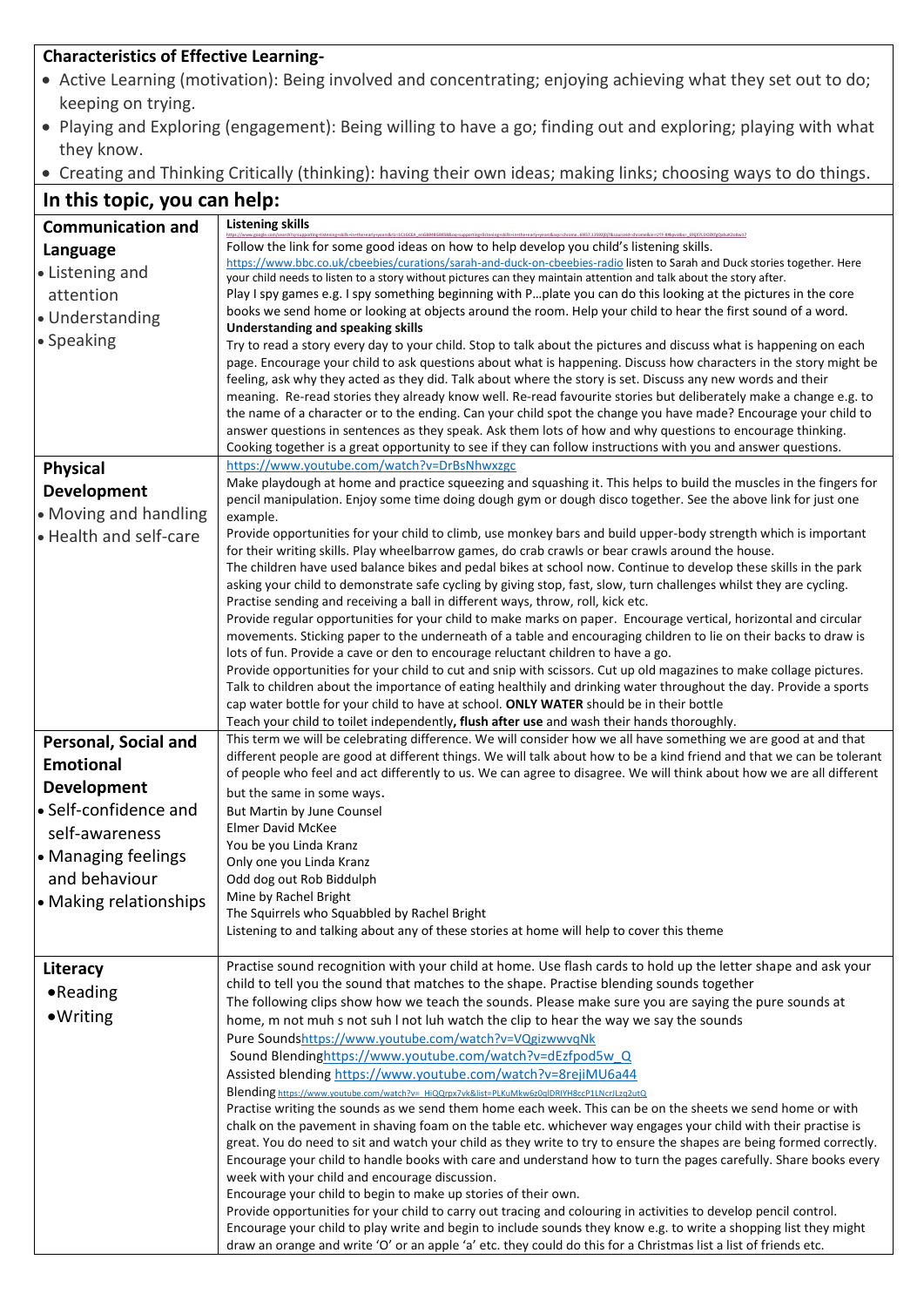| <b>Mathematics</b><br>• Numbers<br>• Shape,<br>space and measures                                                                                                                                                                                                                                                                                                                                                                                                                                                                                                               | We will be finding out about one more or one less in a group of objects and on a number line. At home you can<br>encourage counting forwards and backwards on the number line. Making sure that your child can count a group of<br>objects accurately. Touching each object as you count can help with this.<br>Play lots of dice games where the dice have dots or digits on and move an object the correct number of spaces<br>along a track.<br>We will be using language to compare items by length, height and weight. Help your child to sort and order<br>different things by size for example longest to shortest or heaviest to lightest.<br>https://nrich.maths.org/13372 maths games and activities to enhance your child's learning. |
|---------------------------------------------------------------------------------------------------------------------------------------------------------------------------------------------------------------------------------------------------------------------------------------------------------------------------------------------------------------------------------------------------------------------------------------------------------------------------------------------------------------------------------------------------------------------------------|--------------------------------------------------------------------------------------------------------------------------------------------------------------------------------------------------------------------------------------------------------------------------------------------------------------------------------------------------------------------------------------------------------------------------------------------------------------------------------------------------------------------------------------------------------------------------------------------------------------------------------------------------------------------------------------------------------------------------------------------------|
| <b>Understanding the</b><br>World<br>• People and<br>communities<br>• The world<br>• Technology                                                                                                                                                                                                                                                                                                                                                                                                                                                                                 | At home you can talk about the different sorts of celebrations your family share such as birthdays, Christmas,<br>Halloween, Diwali, Eid, Hanukah, weddings, naming ceremonies etc. Look at photographs of special times in<br>your family and discuss what was happening. Special times are often marked with special foods, what special<br>foods do your family enjoy?<br>Can you find out about a festival or celebration that is different to one you share in your own family? How do<br>families celebrate the same event in different ways around the world?<br>https://www.bbc.co.uk/cbeebies/shows/lets-celebrate<br>Find out about lots of different celebrations here                                                                |
| <b>Expressive Arts and</b><br><b>Design</b><br>• Exploring and using<br>media and<br>materials<br>Being imaginative.                                                                                                                                                                                                                                                                                                                                                                                                                                                            | https://www.youtube.com/watch?v=-QSLIEt_LJY Lanny Sherwin Everyone is different<br>We will explore how we can change the shape of clay by squashing and squeezing or rolling. We will use different<br>tools to make marks and patterns in the clay. At home you could make playdough together and explore how to<br>change the shape and texture. Try using Lego bricks to make different patterns on the surface<br>https://www.bbcgoodfood.com/howto/guide/playdough-recipe                                                                                                                                                                                                                                                                   |
| Early Years teaching is different to KS1 as our emphasis is on working practically and learning through play.<br>We take into account the children's interests often planning in the moment and adapting activities to follow<br>their interests. All areas of the curriculum can always be found in our free flow resources and open-ended<br>activities.<br>Although the activities listed above have been planned at the beginning of this topic, the teaching team may<br>tweak them in order to focus on engaging, enthusing and motivating the learners in their classes. |                                                                                                                                                                                                                                                                                                                                                                                                                                                                                                                                                                                                                                                                                                                                                  |